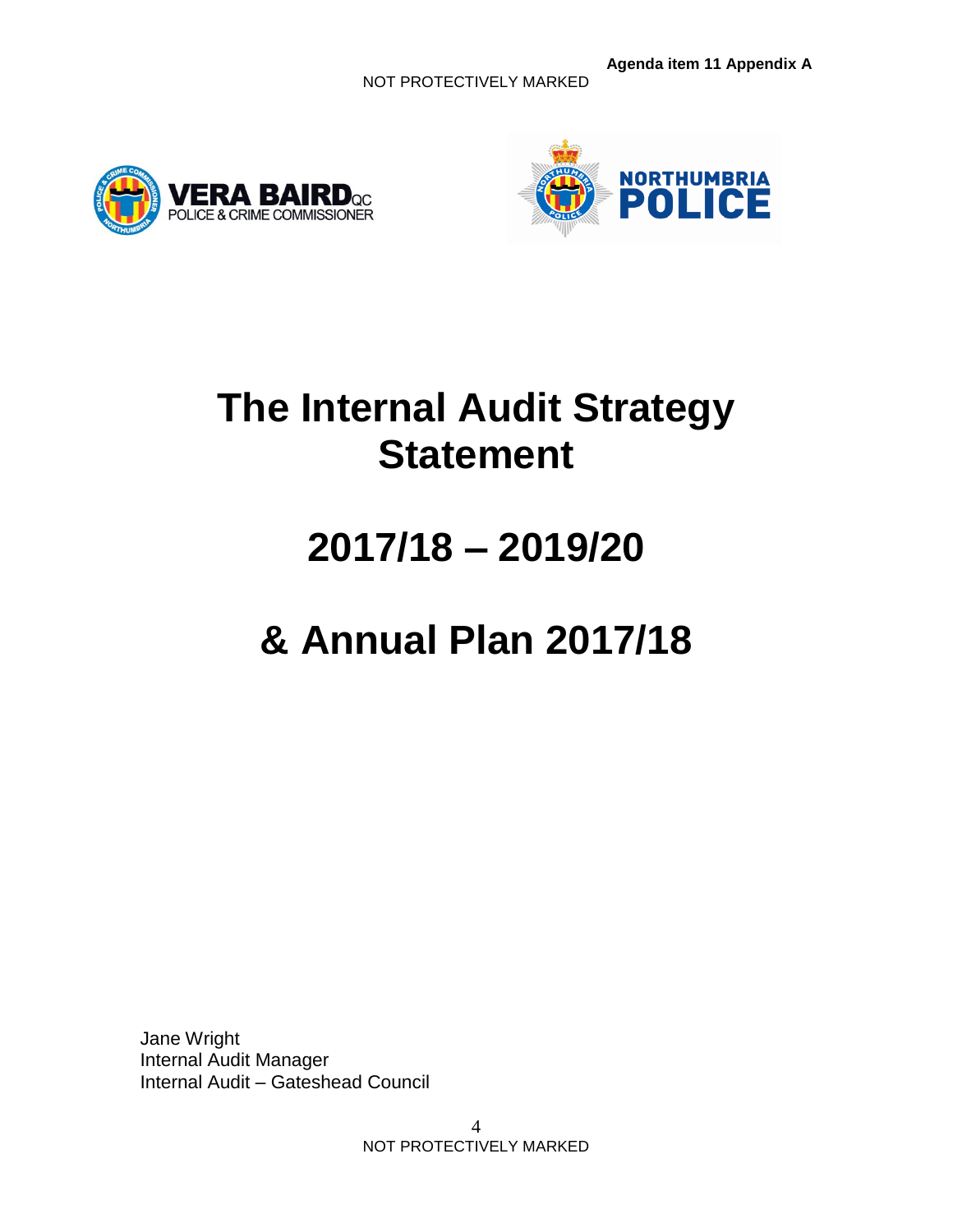## **1. Introduction**

The Internal Audit Service for the Police and Crime Commissioner and Chief Constable plays an essential role in supporting each body to achieve its objectives and outcomes. The Annual Audit Plan for 2017/18 has been formulated from a review of the major risks that are faced over the next three years. The plan therefore focuses on areas where we can add the most value and provide assurance that risks are being properly managed.

Our objectives over the three years are to promote and champion sound governance and effective and efficient internal controls throughout both bodies and to provide objective assurance by ensuring key business controls are operating as planned and value for money is being achieved to support delivery of the Police and Crime Plan.

It is the responsibility of management to install and maintain effective internal control systems. The role of Internal Audit, as outlined in the Audit Charter, is to assist managers in the effective discharge of this responsibility and in so doing, deliver the objectives of the Police and Crime Commissioner, Chief Constable and any associated bodies.

Internal Audit is provided to the Police and Crime Commissioner and Chief Constable under an agreement with Gateshead Council.

## **2. Purpose**

This document sets out Internal Audit's Strategy for 2017/18 – 2019/20 and Annual Audit Plan for the Police and Crime Commissioner and Chief Constable for the financial year 2017/18. The purpose of the Internal Audit Strategy and Annual Audit Plan is to:

- Meet the requirements of the Public Sector Internal Audit Standards (PSIAS) that requires the Chief Audit Executive to produce a risk based annual plan taking into account the requirement to give an independent annual opinion on the overall adequacy and effectiveness of each organisation's framework of governance, risk management and control;
- Deliver an internal audit service that meets the requirements of the Accounts & Audit Regulations 2015;
- Ensure effective audit coverage and a mechanism to provide independent and objective assurance in particular to the Joint Independent Audit Committee and Senior Managers;
- Identify the key risks that could prevent each body from achieving its objectives and determine the corresponding level of audit resources required to assess mitigating controls;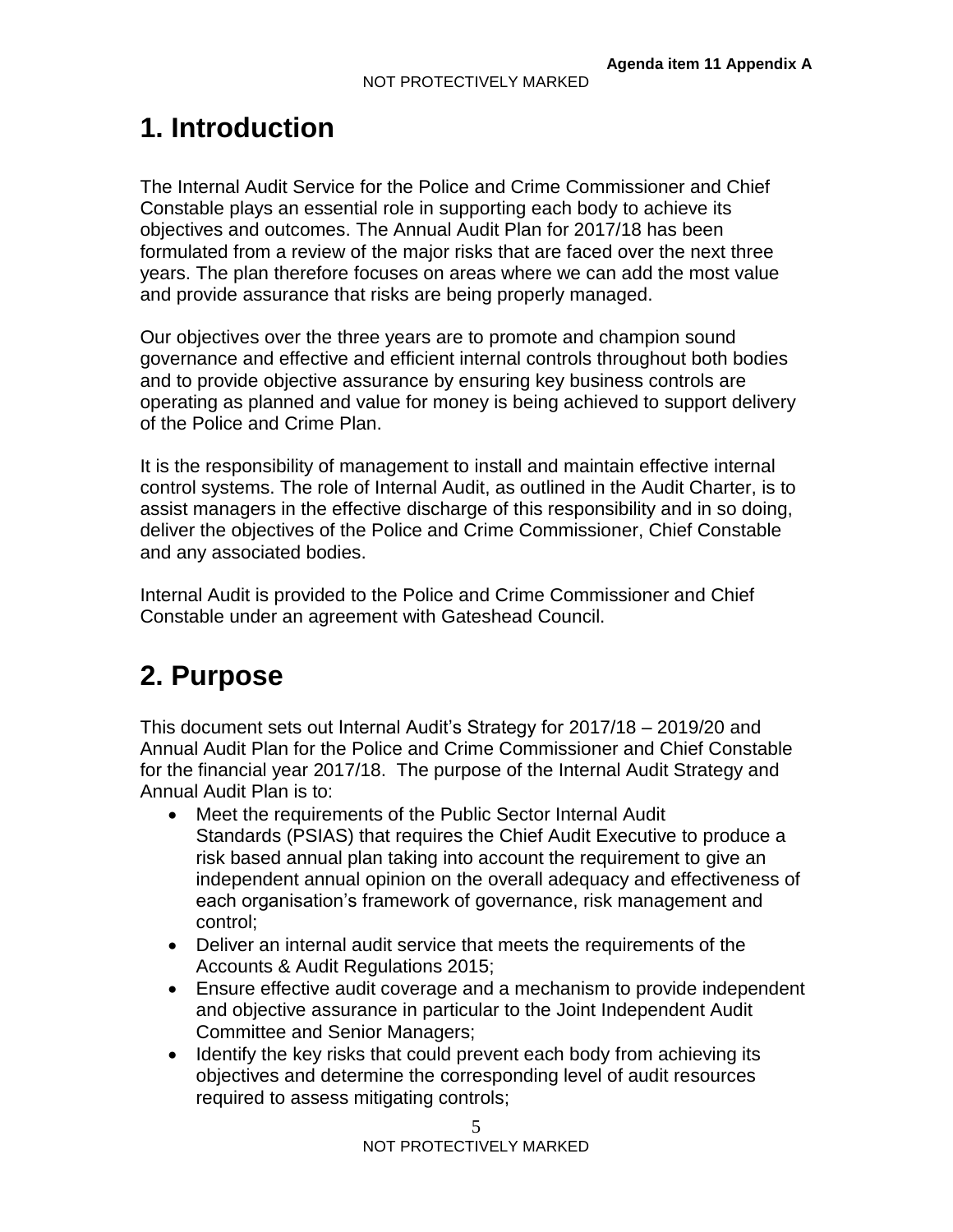- Add value and support senior management in providing effective internal controls and identifying opportunities for improving value for money; and
- Support lead staff in the areas of finance and legal in fulfilling their obligations as the Section 151 and Monitoring Officers respectively.

## **3. Key Outputs 2017-20**

Internal Audit will deliver the following key responsibilities:

- To provide ongoing assurance to management on the control environments comprising systems of governance, risk management and internal control;
- To support the Police and Crime Commissioner and Chief Constable's values and expected standards of behaviour;
- To be responsive to transformational change and service demands;
- To work together with the external auditors to ensure reliance can be placed on our audit work where at all appropriate;
- To continue to develop our joint working relationships with other related regional and national groups and bodies;
- To embed the integration of internal audit work with governance and service improvement and produce a clearly co-ordinated risk-based approach to the audit of business systems across both organisations;
- To monitor and follow-up agreed management actions to audit recommendations within the agreed timescales;
- To deliver the statutory requirements of the Accounts and Audit Regulations 2015;
- To continue to develop and have a key role in corporate governance arrangements; and
- To provide support in respect of counter fraud and corruption investigations where required.

## **4. Key Issues & Annual Audit Plan for 2017/18**

Having regard to the current risk profile the following main areas have been included in the Annual Plan for 2017/18:

#### **OPCC Audits**

The audit of Treasury Management will look at how all borrowing and investments are managed in line with the agreed Strategy.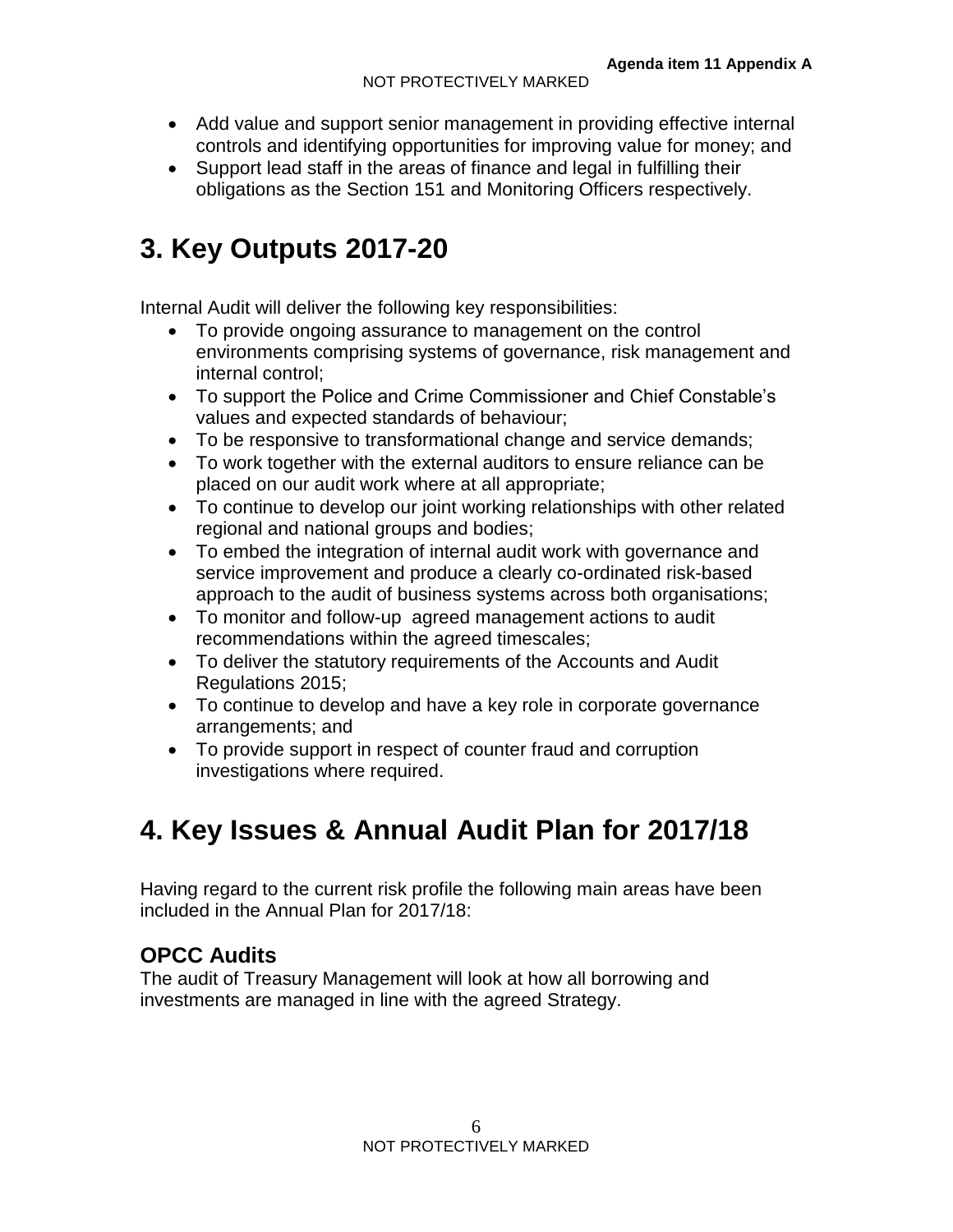#### **Chief Constable Audit Areas**

These audits will focus upon the systems and procedures undertaken at establishments and departments across the Force and will also include some tailored work in respect of information technology.

#### **Combined Audit Areas**

These audits are primarily focused around major financial systems and governance.

#### **General Allocations**

Where audit reports have had a high priority finding or had an overall opinion of significant weakness they will be followed up by Internal Audit within six months of the final report being issued and time is provided within the plan for any such activity.

During the course of the year the Police and Crime Commissioner, Chief Constable or the Joint Independent Audit Committee can ask Internal Audit to carry out additional work on control systems which may not have been planned for. This time allocation is to provide some scope to do this. Internal Audit is also available to give ad hoc support and advice for staff and officers on internal control and governance issues. Activity in this area also includes preparation and delivery of reports for the Joint Independent Audit Committee.

#### **2017/18 Annual Audit Plan**

To allow an annual opinion on the effectiveness of the respective internal control environments to be delivered Internal Audit will review all major systems and areas of activity within a three-year period. The three-year risk based strategic plan is reviewed annually after considering:

- Organisational priorities;
- A review of risk documentation:
- Consultation with senior managers;
- Changes in legislation;
- The scope of planned external audit work;
- The implications of any external inspection reports;
- Time elapsed since the previous audit; and
- The availability of resources.

Once this information has been analysed the perceived level of risk for each audit area is assessed based on thirteen areas taking into account such factors as materiality, complexity, potential for fraud and sensitivity. Based on a score derived from these assessments audits are categorised as high, medium or low priority which dictates where they will be audited within the three-year cycle. High priority areas are audited on an annual basis.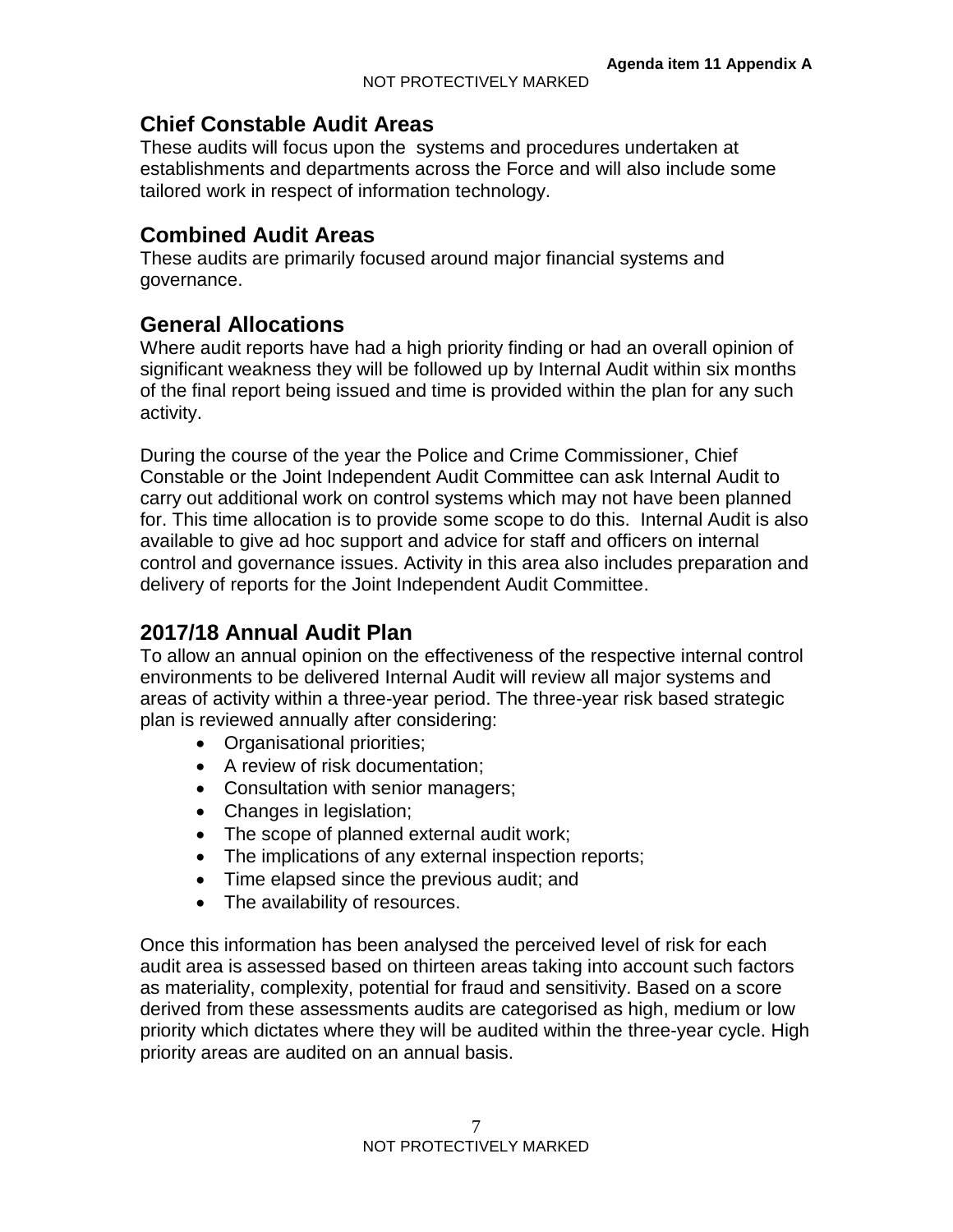The Annual Audit Plan for 2017/18 has been developed on this basis and is set out at Appendix A. The plan sets out the broad areas for the basis of work during 2017/18 but remains flexible to respond to changing risks and priorities during the year. The level of audit resources required to deliver the plan is 2,640 hours (2,690 hours for 2016/17).

## **5. How the service will be provided**

Internal Audit is delivered under a written agreement with Gateshead Council. This includes the use of specialist auditors from Newcastle Council for ICT auditing. This arrangement will be kept under review on an annual basis.

In order to deliver the Annual Audit Plan at the required level of quality and professionalism, we strive to ensure the team have the necessary mix of skills and experience. All internal audit staff are either fully qualified CCAB Accountants and/or qualified Association of Accounting Technicians or undertaking professional studies.

Our professional judgement has been applied in assessing the level of resources required to deliver the Annual Audit Plan. The level of resource applied is a product of:

- The complexity of the areas to be reviewed;
- Factors such as number of locations, number and frequency of transactions; and
- Assurance that can be brought forward from previous audits and other internal and external reviews carried out.

Staff development needs are continually assessed to ensure we maintain the optimal level and mix of skills required to deliver a highly professional and added value internal audit service.

## **6. Our Performance Management**

The standards for 'proper practice' in relation to internal audit are laid down in the Public Sector Internal Audit Standards and we will continually ensure compliance with these professional standards through a combination of internal and external reviews; with the outcomes reported to the Joint Independent Audit Committee. Examples of this include:

- Internal self- assessments by the Internal Audit Manager
- Customer satisfaction questionnaires
- Reliance placed on our work by external auditors
- CIPFA benchmarking information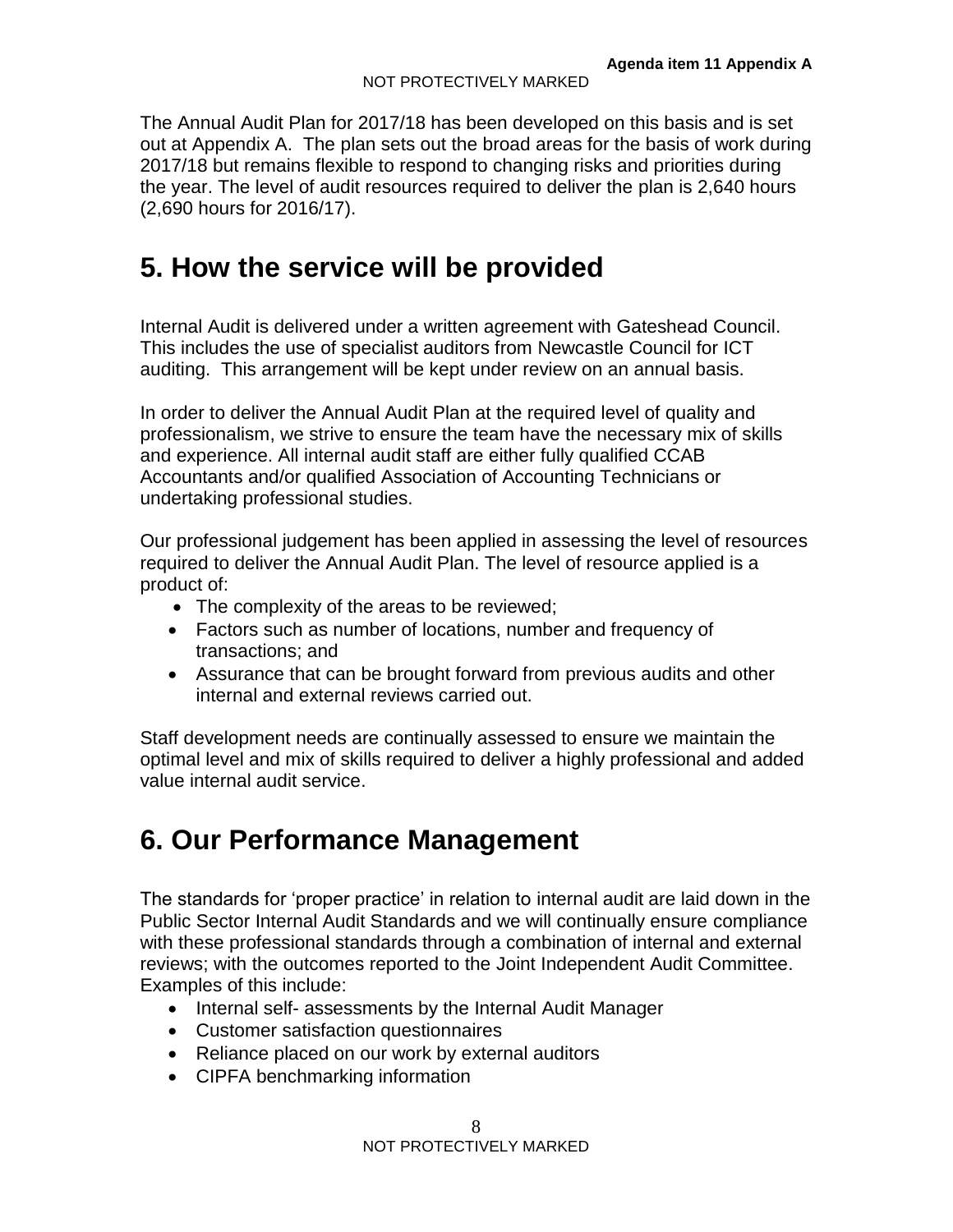External assessment every five years by a recognised, qualified and independent assessor

To achieve the planned coverage for 2017/18, deliver a high standard of customer care and demonstrate effectiveness of the Service, we have well established internal performance targets based on best professional practice. The following indicators will be reported to the Committee on a quarterly basis: -

| <b>Performance Indicator</b>                                                                        | <b>Target</b>              |
|-----------------------------------------------------------------------------------------------------|----------------------------|
| Actual hours against planned hours                                                                  | 97.25%                     |
| Draft audit reports issued within 17<br>working days following the completion<br>of audit fieldwork | 100%                       |
| Number of audit recommendations<br>implemented                                                      | 100%                       |
| <b>Customer satisfaction levels</b>                                                                 | Within $97.5 - 99\%$ range |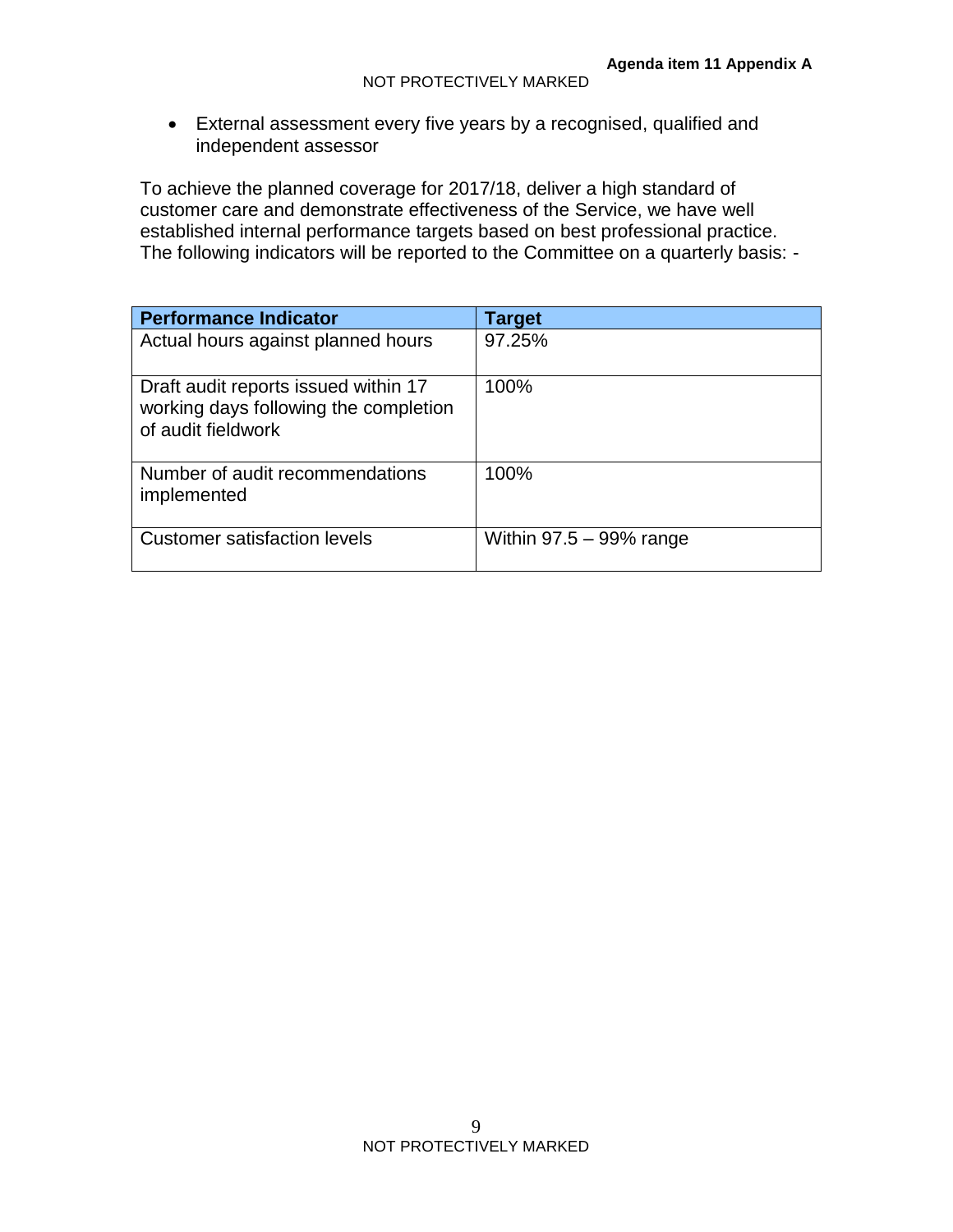#### NOT PROTECTIVELY MARKED

#### **Appendix A**

| Audit Plan 2017/18 - 2019/20 |                  |                                                           |         |             |         |  |
|------------------------------|------------------|-----------------------------------------------------------|---------|-------------|---------|--|
|                              |                  |                                                           |         |             |         |  |
| <b>Risk</b>                  | <b>Frequency</b> | <b>Audit Area</b>                                         | 2017/18 | 2018/19     | 2019/20 |  |
|                              |                  | <b>Police &amp; Crime Commissioner</b>                    |         |             |         |  |
| <b>Medium</b>                | Bi-annual        | <b>Grant Distribution</b>                                 |         | 50          |         |  |
| <b>High</b>                  | Annual           | <b>Treasury Management</b>                                | 80      | 80          | 80      |  |
|                              |                  | <b>Chief Constable</b>                                    |         |             |         |  |
|                              |                  | <b>IT &amp; Departmental</b>                              |         |             |         |  |
| <b>High</b>                  | Annual           | Application data security                                 | 80      | 80          | 80      |  |
| <b>High</b>                  | Annual           | Patch Management                                          | 80      | 80          | 80      |  |
|                              |                  |                                                           |         |             |         |  |
| <b>Medium</b>                | Bi-annual        | Asset Management                                          | 120     |             | 120     |  |
| <b>Medium</b>                | Bi-annual        | Fleet Management                                          |         | 120         |         |  |
|                              |                  |                                                           |         |             |         |  |
| <b>Medium</b>                | Bi-annual        | Human Resources & Training                                | 80      |             | 80      |  |
| <b>Medium</b>                | Bi-annual        | Legal Department and Insurance Arrangements               | 90      |             | 90      |  |
| <b>Medium</b>                | Bi-annual        | <b>Communications Department</b>                          |         | 40          |         |  |
| <b>Medium</b>                | Bi-annual        | Custody                                                   |         | 50          |         |  |
| <b>Medium</b>                | Bi-annual        | Firearms Licensing                                        | 80      | $\mathbf 0$ | 80      |  |
| High                         | Bi-annual        | <b>Police Operational Support Functions</b>               | 100     |             | 100     |  |
| High                         | Annual           | <b>Police Charities Funds</b>                             | 40      | 40          | 40      |  |
| High                         | Annual           | Procurement                                               | 120     | 120         | 120     |  |
| <b>Medium</b>                | Bi-annual        | Professional Standards & Counter Fraud Arrangements       |         | 100         |         |  |
|                              |                  | <b>Theme Based Audits</b>                                 |         |             |         |  |
| <b>High</b>                  | Annual           | Property                                                  | 180     | 180         | 180     |  |
| High                         | Annual           | Cash & Miscellaneous Income                               | 150     | 150         | 150     |  |
|                              |                  | <b>Combined Areas</b>                                     |         |             |         |  |
|                              |                  | <b>Financial Systems</b>                                  |         |             |         |  |
| <b>High</b>                  | Annual           | Creditors                                                 | 100     | 100         | 100     |  |
| <b>High</b>                  | Annual           | Debtors                                                   | 100     | 100         | 100     |  |
| High                         | Annual           | Payroll & Pensions                                        | 100     | 100         | 100     |  |
| High                         | Annual           | Main Accounting System                                    | 80      | 80          | 80      |  |
| High                         | Annual           | <b>Budgetary Control</b>                                  | 60      | 60          | 60      |  |
| <b>High</b>                  | Annual           | <b>Employee Claims</b>                                    | 80      | 80          | 80      |  |
|                              |                  | <b>Other Combined Areas</b>                               |         |             |         |  |
|                              |                  |                                                           |         |             |         |  |
| <b>Medium</b>                | Bi-annual        | Risk Management and Business Continuity Arrangements      | 100     |             | 100     |  |
| <b>Medium</b>                | Bi-annual        | <b>Strategic Corporate Communications</b>                 |         | 50          |         |  |
| <b>Medium</b>                | Bi-annual        | <b>Equality &amp; Diversity</b>                           |         | 50          |         |  |
| Medium I                     | Bi-annual        |                                                           | 60      |             | 60      |  |
|                              |                  | Joint Working Arrangements                                |         |             |         |  |
| <b>High</b>                  | Annual           | Governance                                                | 100     | 100         | 100     |  |
| <b>Medium</b>                | Bi-annual        | Health & Safety                                           |         | 60          |         |  |
| <b>Medium</b>                | Bi-annual        | Information Governance & Data Security                    | 80      |             | 80      |  |
| <b>Medium</b>                | Bi-annual        | Performance Management & Data Quality                     |         | 60          |         |  |
| <b>Medium</b>                | Bi-annual        | VAT                                                       | 60      |             | 60      |  |
| Medium                       | Bi-annual        | Complaints                                                |         | 100         |         |  |
|                              |                  | Annual Governance Statement - Review of Managers'         |         |             |         |  |
| <b>High</b>                  | Annual           | Assurance                                                 | 100     | 100         | 100     |  |
|                              |                  | <b>Other</b>                                              |         |             |         |  |
|                              |                  | Follow Up Contingency                                     | 100     | 100         | 100     |  |
|                              |                  | General Advice, Consultancy and Systems Review            | 150     | 150         | 150     |  |
|                              |                  | Joint Independent Audit Committee - Preparation & Support | 120     | 120         | 120     |  |
|                              |                  | <b>Total Hours</b>                                        | 2,590   | 2,500       | 2,590   |  |
|                              |                  | <b>NERSOU</b>                                             | 50      | 50          | 50      |  |
|                              |                  | <b>Total Hours</b>                                        | 2,640   | 2,550       | 2,640   |  |